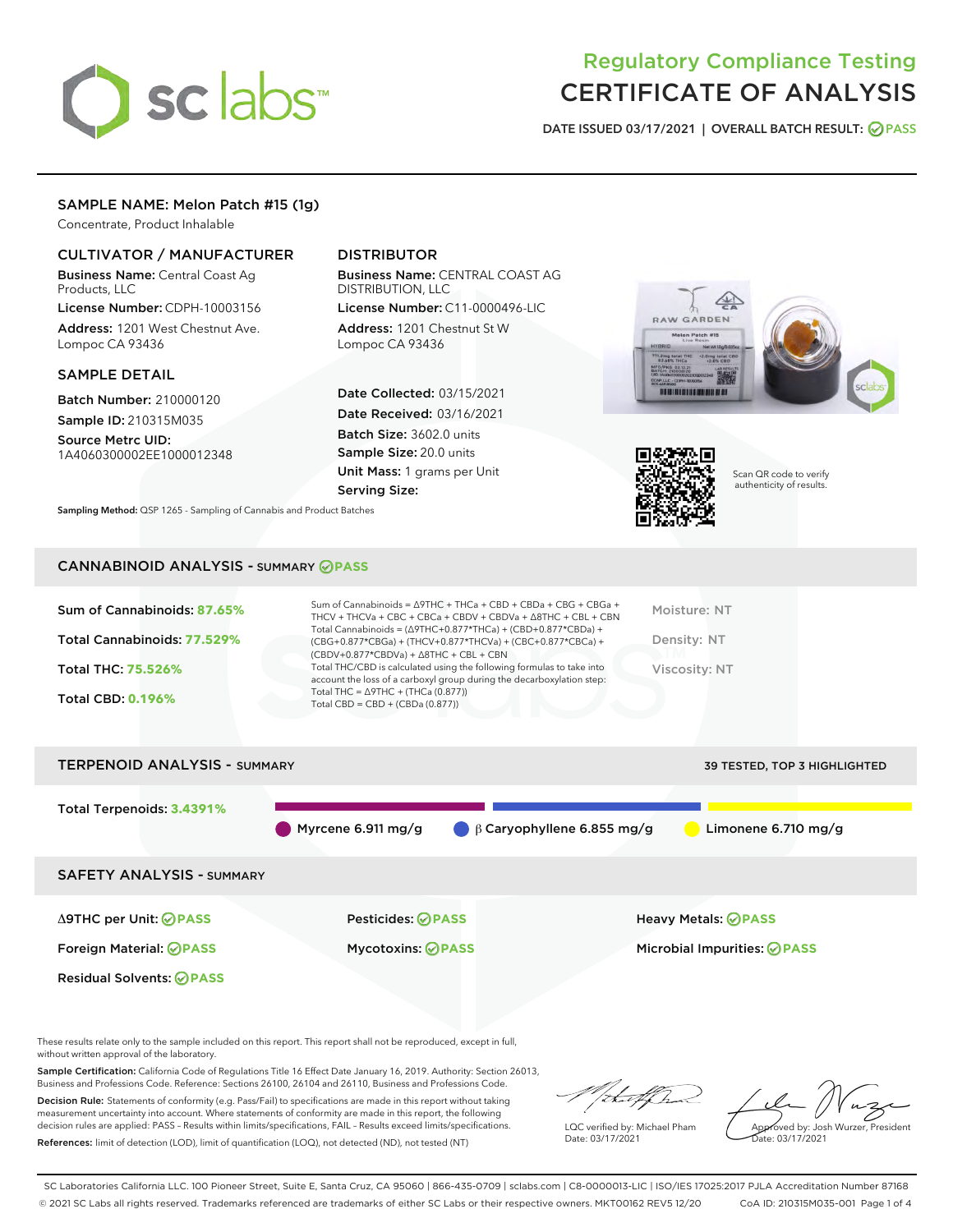



MELON PATCH #15 (1G) | DATE ISSUED 03/17/2021 | OVERALL BATCH RESULT: **○** PASS

#### CANNABINOID TEST RESULTS - 03/16/2021 2 PASS

Tested by high-performance liquid chromatography with diode-array detection (HPLC-DAD). **Method:** QSP 1157 - Analysis of Cannabinoids by HPLC-DAD

#### TOTAL CANNABINOIDS: **77.529%**

Total Cannabinoids (Total THC) + (Total CBD) + (Total CBG) + (Total THCV) + (Total CBC) + (Total CBDV) + ∆8THC + CBL + CBN

TOTAL THC: **75.526%** Total THC (∆9THC+0.877\*THCa)

TOTAL CBD: **0.196%**

Total CBD (CBD+0.877\*CBDa)

TOTAL CBG: 1.04% Total CBG (CBG+0.877\*CBGa)

TOTAL THCV: 0.303% Total THCV (THCV+0.877\*THCVa)

TOTAL CBC: 0.424% Total CBC (CBC+0.877\*CBCa)

TOTAL CBDV: ND Total CBDV (CBDV+0.877\*CBDVa)

| <b>COMPOUND</b>  | LOD/LOQ<br>(mg/g)          | <b>MEASUREMENT</b><br><b>UNCERTAINTY</b><br>(mg/g) | <b>RESULT</b><br>(mg/g) | <b>RESULT</b><br>(%) |
|------------------|----------------------------|----------------------------------------------------|-------------------------|----------------------|
| <b>THCa</b>      | 0.05/0.14                  | ±20.653                                            | 803.63                  | 80.363               |
| <b>A9THC</b>     | 0.06 / 0.26                | ±1.737                                             | 50.48                   | 5.048                |
| <b>CBGa</b>      | 0.1/0.2                    | $\pm 0.45$                                         | 8.7                     | 0.87                 |
| <b>CBCa</b>      | 0.07 / 0.28                | ±0.236                                             | 4.83                    | 0.483                |
| <b>THCVa</b>     | 0.07/0.20                  | ±0.165                                             | 3.46                    | 0.346                |
| <b>CBG</b>       | 0.06/0.19                  | ±0.109                                             | 2.76                    | 0.276                |
| <b>CBDa</b>      | 0.02/0.19                  | ±0.065                                             | 2.24                    | 0.224                |
| <b>CBN</b>       | 0.1/0.3                    | ±0.03                                              | 0.4                     | 0.04                 |
| $\triangle$ 8THC | 0.1/0.4                    | N/A                                                | <b>ND</b>               | <b>ND</b>            |
| <b>THCV</b>      | 0.1/0.2                    | N/A                                                | <b>ND</b>               | <b>ND</b>            |
| <b>CBD</b>       | 0.07/0.29                  | N/A                                                | <b>ND</b>               | <b>ND</b>            |
| <b>CBDV</b>      | 0.04 / 0.15                | N/A                                                | <b>ND</b>               | <b>ND</b>            |
| <b>CBDVa</b>     | 0.03/0.53                  | N/A                                                | <b>ND</b>               | <b>ND</b>            |
| <b>CBL</b>       | 0.06 / 0.24                | N/A                                                | <b>ND</b>               | <b>ND</b>            |
| <b>CBC</b>       | 0.2 / 0.5                  | N/A                                                | <b>ND</b>               | <b>ND</b>            |
|                  | <b>SUM OF CANNABINOIDS</b> |                                                    | 876.50 mg/g             | 87.65%               |

#### **UNIT MASS: 1 grams per Unit**

| ∆9THC per Unit                        | 1120 per-package limit     | 50.48 mg/unit<br><b>PASS</b> |
|---------------------------------------|----------------------------|------------------------------|
| <b>Total THC per Unit</b>             |                            | 755.26 mg/unit               |
| <b>CBD per Unit</b>                   |                            | <b>ND</b>                    |
| <b>Total CBD per Unit</b>             |                            | 1.96 mg/unit                 |
| Sum of Cannabinoids<br>per Unit       |                            | 876.50 mg/unit               |
| <b>Total Cannabinoids</b><br>per Unit |                            | 775.29 mg/unit               |
| <b>MOISTURE TEST RESULT</b>           | <b>DENSITY TEST RESULT</b> | <b>VISCOSITY TEST RESULT</b> |

Not Tested

Not Tested

Not Tested

#### TERPENOID TEST RESULTS - 03/17/2021

Terpene analysis utilizing gas chromatography-flame ionization detection (GC-FID). **Method:** QSP 1192 - Analysis of Terpenoids by GC-FID

| <b>COMPOUND</b>         | LOD/LOQ<br>(mg/g) | <b>MEASUREMENT</b><br><b>UNCERTAINTY</b><br>(mg/g) | <b>RESULT</b><br>(mg/g)                         | <b>RESULT</b><br>(%) |
|-------------------------|-------------------|----------------------------------------------------|-------------------------------------------------|----------------------|
| <b>Myrcene</b>          | 0.008 / 0.025     | ±0.0892                                            | 6.911                                           | 0.6911               |
| $\beta$ Caryophyllene   | 0.004 / 0.012     | ±0.2440                                            | 6.855                                           | 0.6855               |
| Limonene                | 0.005 / 0.016     | ±0.0960                                            | 6.710                                           | 0.6710               |
| Linalool                | 0.009 / 0.032     | ±0.0845                                            | 2.224                                           | 0.2224               |
| $\alpha$ Humulene       | 0.009 / 0.029     | ±0.0663                                            | 2.066                                           | 0.2066               |
| trans-ß-Farnesene       | 0.008 / 0.025     | ±0.0703                                            | 1.979                                           | 0.1979               |
| $\alpha$ Bisabolol      | 0.008 / 0.026     | ±0.0658                                            | 1.232                                           | 0.1232               |
| Valencene               | 0.009 / 0.030     | ±0.0704                                            | 1.022                                           | 0.1022               |
| $\beta$ Pinene          | 0.004 / 0.014     | ±0.0109                                            | 0.947                                           | 0.0947               |
| Guaiol                  | 0.009 / 0.030     | ±0.0430                                            | 0.910                                           | 0.0910               |
| <b>Terpineol</b>        | 0.016 / 0.055     | ±0.0439                                            | 0.715                                           | 0.0715               |
| Fenchol                 | 0.010 / 0.034     | ±0.0255                                            | 0.660                                           | 0.0660               |
| $\alpha$ Pinene         | 0.005 / 0.017     | ±0.0051                                            | 0.588                                           | 0.0588               |
| Terpinolene             | 0.008 / 0.026     | ±0.0090                                            | 0.441                                           | 0.0441               |
| Caryophyllene<br>Oxide  | 0.010 / 0.033     | ±0.0147                                            | 0.319                                           | 0.0319               |
| Ocimene                 | 0.011 / 0.038     | ±0.0082                                            | 0.257                                           | 0.0257               |
| <b>Borneol</b>          | 0.005 / 0.016     | ±0.0086                                            | 0.204                                           | 0.0204               |
| Fenchone                | 0.009 / 0.028     | ±0.0032                                            | 0.110                                           | 0.0110               |
| Camphene                | 0.005 / 0.015     | ±0.0012                                            | 0.104                                           | 0.0104               |
| Sabinene                | 0.004 / 0.014     | ±0.0005                                            | 0.038                                           | 0.0038               |
| Citronellol             | 0.003 / 0.010     | ±0.0016                                            | 0.033                                           | 0.0033               |
| Sabinene Hydrate        | 0.006 / 0.022     | ±0.0010                                            | 0.026                                           | 0.0026               |
| Eucalyptol              | 0.006 / 0.018     | ±0.0005                                            | 0.021                                           | 0.0021               |
| $\gamma$ Terpinene      | 0.006 / 0.018     | ±0.0003                                            | 0.019                                           | 0.0019               |
| $\alpha$ Phellandrene   | 0.006 / 0.020     | N/A                                                | <loq< th=""><th><loq< th=""></loq<></th></loq<> | <loq< th=""></loq<>  |
| $\alpha$ Terpinene      | 0.005 / 0.017     | N/A                                                | <loq< th=""><th><loq< th=""></loq<></th></loq<> | <loq< th=""></loq<>  |
| Nerol                   | 0.003 / 0.011     | N/A                                                | $<$ LOQ                                         | $<$ LOQ              |
| 3 Carene                | 0.005 / 0.018     | N/A                                                | ND                                              | <b>ND</b>            |
| p-Cymene                | 0.005 / 0.016     | N/A                                                | ND                                              | ND                   |
| (-)-Isopulegol          | 0.005 / 0.016     | N/A                                                | <b>ND</b>                                       | <b>ND</b>            |
| Camphor                 | 0.006 / 0.019     | N/A                                                | ND                                              | ND                   |
| Isoborneol              | 0.004 / 0.012     | N/A                                                | ND                                              | <b>ND</b>            |
| Menthol                 | 0.008 / 0.025     | N/A                                                | <b>ND</b>                                       | <b>ND</b>            |
| R-(+)-Pulegone          | 0.003 / 0.011     | N/A                                                | <b>ND</b>                                       | ND                   |
| Geraniol                | 0.002 / 0.007     | N/A                                                | ND                                              | ND                   |
| <b>Geranyl Acetate</b>  | 0.004 / 0.014     | N/A                                                | ND                                              | <b>ND</b>            |
| $\alpha$ Cedrene        | 0.005 / 0.016     | N/A                                                | <b>ND</b>                                       | ND                   |
| Nerolidol               | 0.009 / 0.028     | N/A                                                | ND                                              | ND                   |
| Cedrol                  | 0.008 / 0.027     | N/A                                                | <b>ND</b>                                       | ND                   |
| <b>TOTAL TERPENOIDS</b> |                   |                                                    | 34.391 mg/g                                     | 3.4391%              |

SC Laboratories California LLC. 100 Pioneer Street, Suite E, Santa Cruz, CA 95060 | 866-435-0709 | sclabs.com | C8-0000013-LIC | ISO/IES 17025:2017 PJLA Accreditation Number 87168 © 2021 SC Labs all rights reserved. Trademarks referenced are trademarks of either SC Labs or their respective owners. MKT00162 REV5 12/20 CoA ID: 210315M035-001 Page 2 of 4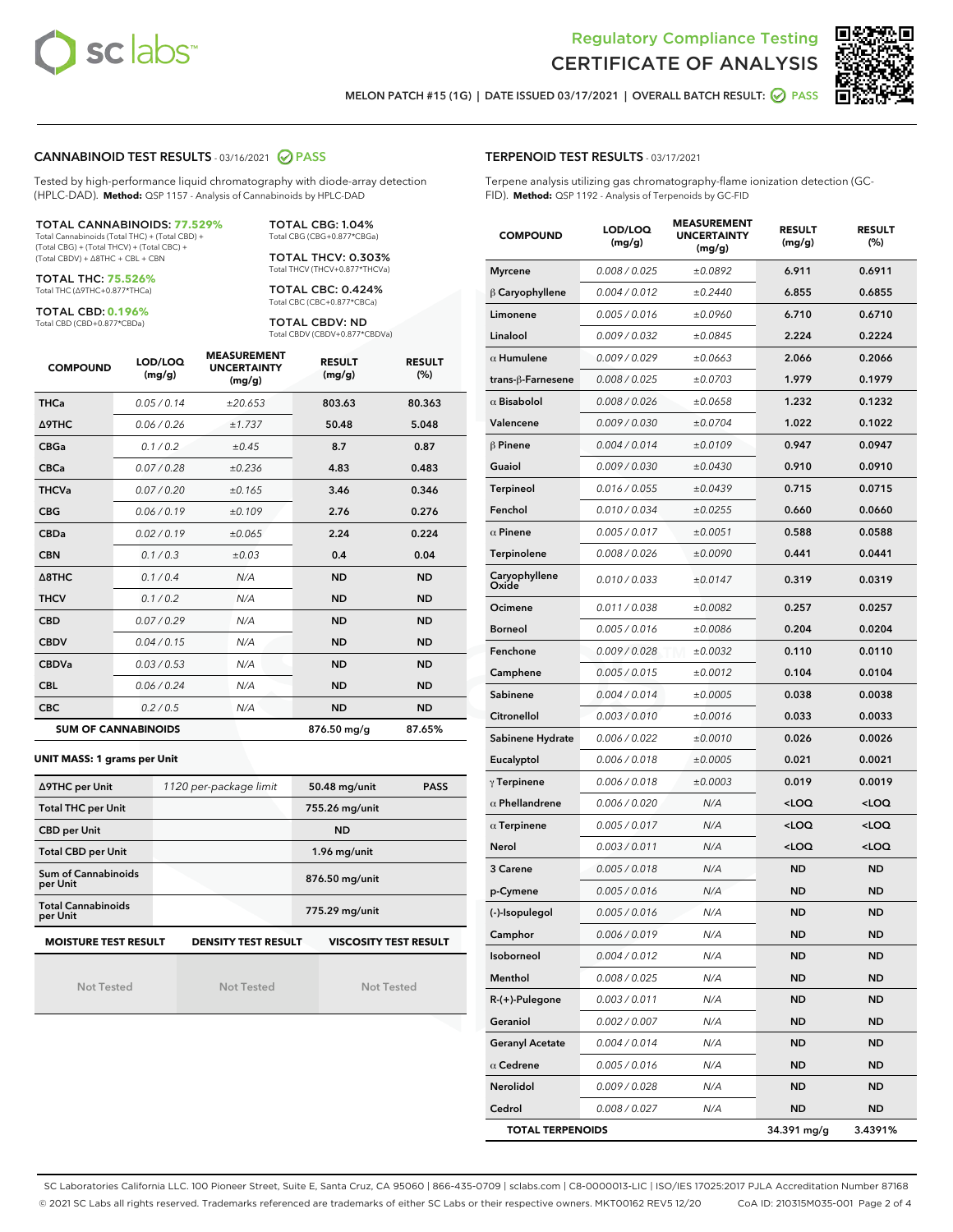



MELON PATCH #15 (1G) | DATE ISSUED 03/17/2021 | OVERALL BATCH RESULT: ☑ PASS

# CATEGORY 1 PESTICIDE TEST RESULTS - 03/17/2021 @ PASS

Pesticide and plant growth regulator analysis utilizing high-performance liquid chromatography-mass spectrometry (HPLC-MS) or gas chromatography-mass spectrometry (GC-MS). \*GC-MS utilized where indicated. **Method:** QSP 1212 - Analysis of Pesticides and Mycotoxins by LC-MS or QSP 1213 - Analysis of Pesticides by GC-MS

| <b>COMPOUND</b>             | LOD/LOQ<br>$(\mu g/g)$ | <b>ACTION</b><br><b>LIMIT</b><br>$(\mu g/g)$ | <b>MEASUREMENT</b><br><b>UNCERTAINTY</b><br>$(\mu g/g)$ | <b>RESULT</b><br>$(\mu g/g)$ | <b>RESULT</b> |
|-----------------------------|------------------------|----------------------------------------------|---------------------------------------------------------|------------------------------|---------------|
| Aldicarb                    | 0.03 / 0.08            | $\ge$ LOD                                    | N/A                                                     | <b>ND</b>                    | <b>PASS</b>   |
| Carbofuran                  | 0.02 / 0.05            | $\ge$ LOD                                    | N/A                                                     | <b>ND</b>                    | <b>PASS</b>   |
| Chlordane*                  | 0.03 / 0.08            | $\ge$ LOD                                    | N/A                                                     | <b>ND</b>                    | <b>PASS</b>   |
| Chlorfenapyr*               | 0.03/0.10              | $\ge$ LOD                                    | N/A                                                     | <b>ND</b>                    | <b>PASS</b>   |
| Chlorpyrifos                | 0.02 / 0.06            | $\ge$ LOD                                    | N/A                                                     | <b>ND</b>                    | <b>PASS</b>   |
| Coumaphos                   | 0.02 / 0.07            | $\ge$ LOD                                    | N/A                                                     | <b>ND</b>                    | <b>PASS</b>   |
| Daminozide                  | 0.02 / 0.07            | $\ge$ LOD                                    | N/A                                                     | <b>ND</b>                    | <b>PASS</b>   |
| <b>DDVP</b><br>(Dichlorvos) | 0.03/0.09              | $\ge$ LOD                                    | N/A                                                     | <b>ND</b>                    | <b>PASS</b>   |
| Dimethoate                  | 0.03 / 0.08            | $\ge$ LOD                                    | N/A                                                     | <b>ND</b>                    | <b>PASS</b>   |
| Ethoprop(hos)               | 0.03/0.10              | $\ge$ LOD                                    | N/A                                                     | <b>ND</b>                    | <b>PASS</b>   |
| Etofenprox                  | 0.02/0.06              | $>$ LOD                                      | N/A                                                     | <b>ND</b>                    | <b>PASS</b>   |
| Fenoxycarb                  | 0.03 / 0.08            | $>$ LOD                                      | N/A                                                     | <b>ND</b>                    | <b>PASS</b>   |
| Fipronil                    | 0.03 / 0.08            | $>$ LOD                                      | N/A                                                     | <b>ND</b>                    | <b>PASS</b>   |
| Imazalil                    | 0.02 / 0.06            | $\ge$ LOD                                    | N/A                                                     | <b>ND</b>                    | <b>PASS</b>   |
| <b>Methiocarb</b>           | 0.02 / 0.07            | $\ge$ LOD                                    | N/A                                                     | <b>ND</b>                    | <b>PASS</b>   |
| Methyl<br>parathion         | 0.03/0.10              | $\ge$ LOD                                    | N/A                                                     | <b>ND</b>                    | <b>PASS</b>   |
| <b>Mevinphos</b>            | 0.03/0.09              | $\ge$ LOD                                    | N/A                                                     | <b>ND</b>                    | <b>PASS</b>   |
| Paclobutrazol               | 0.02 / 0.05            | $\ge$ LOD                                    | N/A                                                     | <b>ND</b>                    | <b>PASS</b>   |
| Propoxur                    | 0.03/0.09              | $\ge$ LOD                                    | N/A                                                     | <b>ND</b>                    | <b>PASS</b>   |
| Spiroxamine                 | 0.03 / 0.08            | $\ge$ LOD                                    | N/A                                                     | <b>ND</b>                    | <b>PASS</b>   |
| Thiacloprid                 | 0.03/0.10              | $\ge$ LOD                                    | N/A                                                     | <b>ND</b>                    | <b>PASS</b>   |

#### CATEGORY 2 PESTICIDE TEST RESULTS - 03/17/2021 @ PASS

| <b>COMPOUND</b>   | LOD/LOQ<br>$(\mu g/g)$ | <b>ACTION</b><br><b>LIMIT</b><br>$(\mu g/g)$ | <b>MEASUREMENT</b><br><b>UNCERTAINTY</b><br>$(\mu g/g)$ | <b>RESULT</b><br>$(\mu g/g)$ | <b>RESULT</b> |
|-------------------|------------------------|----------------------------------------------|---------------------------------------------------------|------------------------------|---------------|
| Abamectin         | 0.03/0.10              | 0.1                                          | N/A                                                     | <b>ND</b>                    | <b>PASS</b>   |
| Acephate          | 0.02/0.07              | 0.1                                          | N/A                                                     | <b>ND</b>                    | <b>PASS</b>   |
| Acequinocyl       | 0.02/0.07              | 0.1                                          | N/A                                                     | <b>ND</b>                    | <b>PASS</b>   |
| Acetamiprid       | 0.02/0.05              | 0.1                                          | N/A                                                     | <b>ND</b>                    | <b>PASS</b>   |
| Azoxystrobin      | 0.02/0.07              | 0.1                                          | N/A                                                     | <b>ND</b>                    | <b>PASS</b>   |
| <b>Bifenazate</b> | 0.01/0.04              | 0.1                                          | N/A                                                     | <b>ND</b>                    | <b>PASS</b>   |
| <b>Bifenthrin</b> | 0.02/0.05              | 3                                            | N/A                                                     | <b>ND</b>                    | <b>PASS</b>   |
| <b>Boscalid</b>   | 0.03/0.09              | 0.1                                          | N/A                                                     | <b>ND</b>                    | <b>PASS</b>   |

# CATEGORY 2 PESTICIDE TEST RESULTS - 03/17/2021 continued

| <b>COMPOUND</b>               | <b>LOD/LOQ</b><br>$(\mu g/g)$ | <b>ACTION</b><br>LIMIT<br>$(\mu g/g)$ | <b>MEASUREMENT</b><br><b>UNCERTAINTY</b><br>(µg/g) | <b>RESULT</b><br>(µg/g) | <b>RESULT</b> |
|-------------------------------|-------------------------------|---------------------------------------|----------------------------------------------------|-------------------------|---------------|
| Captan                        | 0.19/0.57                     | 0.7                                   | N/A                                                | <b>ND</b>               | <b>PASS</b>   |
| Carbaryl                      | 0.02 / 0.06                   | 0.5                                   | N/A                                                | ND                      | <b>PASS</b>   |
| Chlorantranilip-<br>role      | 0.04 / 0.12                   | 10                                    | N/A                                                | <b>ND</b>               | <b>PASS</b>   |
| Clofentezine                  | 0.03 / 0.09                   | 0.1                                   | N/A                                                | ND                      | <b>PASS</b>   |
| Cyfluthrin                    | 0.12 / 0.38                   | 2                                     | N/A                                                | ND                      | <b>PASS</b>   |
| Cypermethrin                  | 0.11 / 0.32                   | 1                                     | N/A                                                | ND                      | <b>PASS</b>   |
| <b>Diazinon</b>               | 0.02 / 0.05                   | 0.1                                   | N/A                                                | ND                      | <b>PASS</b>   |
| Dimethomorph                  | 0.03 / 0.09                   | 2                                     | N/A                                                | <b>ND</b>               | <b>PASS</b>   |
| Etoxazole                     | 0.02 / 0.06                   | 0.1                                   | N/A                                                | ND                      | <b>PASS</b>   |
| Fenhexamid                    | 0.03 / 0.09                   | 0.1                                   | N/A                                                | ND                      | <b>PASS</b>   |
| Fenpyroximate                 | 0.02 / 0.06                   | 0.1                                   | N/A                                                | <b>ND</b>               | <b>PASS</b>   |
| Flonicamid                    | 0.03 / 0.10                   | 0.1                                   | N/A                                                | ND                      | <b>PASS</b>   |
| Fludioxonil                   | 0.03/0.10                     | 0.1                                   | N/A                                                | ND                      | <b>PASS</b>   |
| Hexythiazox                   | 0.02 / 0.07                   | 0.1                                   | N/A                                                | <b>ND</b>               | <b>PASS</b>   |
| Imidacloprid                  | 0.04 / 0.11                   | 5                                     | N/A                                                | ND                      | <b>PASS</b>   |
| Kresoxim-methyl               | 0.02 / 0.07                   | 0.1                                   | N/A                                                | ND                      | <b>PASS</b>   |
| <b>Malathion</b>              | 0.03 / 0.09                   | 0.5                                   | N/A                                                | ND                      | <b>PASS</b>   |
| Metalaxyl                     | 0.02 / 0.07                   | 2                                     | N/A                                                | ND                      | <b>PASS</b>   |
| Methomyl                      | 0.03 / 0.10                   | 1                                     | N/A                                                | ND                      | <b>PASS</b>   |
| Myclobutanil                  | 0.03 / 0.09                   | 0.1                                   | N/A                                                | <b>ND</b>               | <b>PASS</b>   |
| <b>Naled</b>                  | 0.02 / 0.07                   | 0.1                                   | N/A                                                | ND                      | <b>PASS</b>   |
| Oxamyl                        | 0.04 / 0.11                   | 0.5                                   | N/A                                                | ND                      | <b>PASS</b>   |
| Pentachloronitro-<br>benzene* | 0.03 / 0.09                   | 0.1                                   | N/A                                                | ND                      | <b>PASS</b>   |
| Permethrin                    | 0.04 / 0.12                   | 0.5                                   | N/A                                                | ND                      | <b>PASS</b>   |
| Phosmet                       | 0.03 / 0.10                   | 0.1                                   | N/A                                                | ND                      | <b>PASS</b>   |
| Piperonylbu-<br>toxide        | 0.02 / 0.07                   | 3                                     | N/A                                                | <b>ND</b>               | <b>PASS</b>   |
| Prallethrin                   | 0.03 / 0.08                   | 0.1                                   | N/A                                                | <b>ND</b>               | <b>PASS</b>   |
| Propiconazole                 | 0.02 / 0.07                   | 0.1                                   | N/A                                                | <b>ND</b>               | <b>PASS</b>   |
| Pyrethrins                    | 0.04 / 0.12                   | 0.5                                   | N/A                                                | ND                      | PASS          |
| Pyridaben                     | 0.02 / 0.07                   | 0.1                                   | N/A                                                | <b>ND</b>               | <b>PASS</b>   |
| Spinetoram                    | 0.02 / 0.07                   | 0.1                                   | N/A                                                | <b>ND</b>               | <b>PASS</b>   |
| Spinosad                      | 0.02 / 0.07                   | 0.1                                   | N/A                                                | ND                      | <b>PASS</b>   |
| Spiromesifen                  | 0.02 / 0.05                   | 0.1                                   | N/A                                                | <b>ND</b>               | <b>PASS</b>   |
| Spirotetramat                 | 0.02 / 0.06                   | 0.1                                   | N/A                                                | <b>ND</b>               | <b>PASS</b>   |
| Tebuconazole                  | 0.02 / 0.07                   | 0.1                                   | N/A                                                | ND                      | <b>PASS</b>   |
| Thiamethoxam                  | 0.03 / 0.10                   | 5                                     | N/A                                                | <b>ND</b>               | <b>PASS</b>   |
| Trifloxystrobin               | 0.03 / 0.08                   | 0.1                                   | N/A                                                | <b>ND</b>               | <b>PASS</b>   |